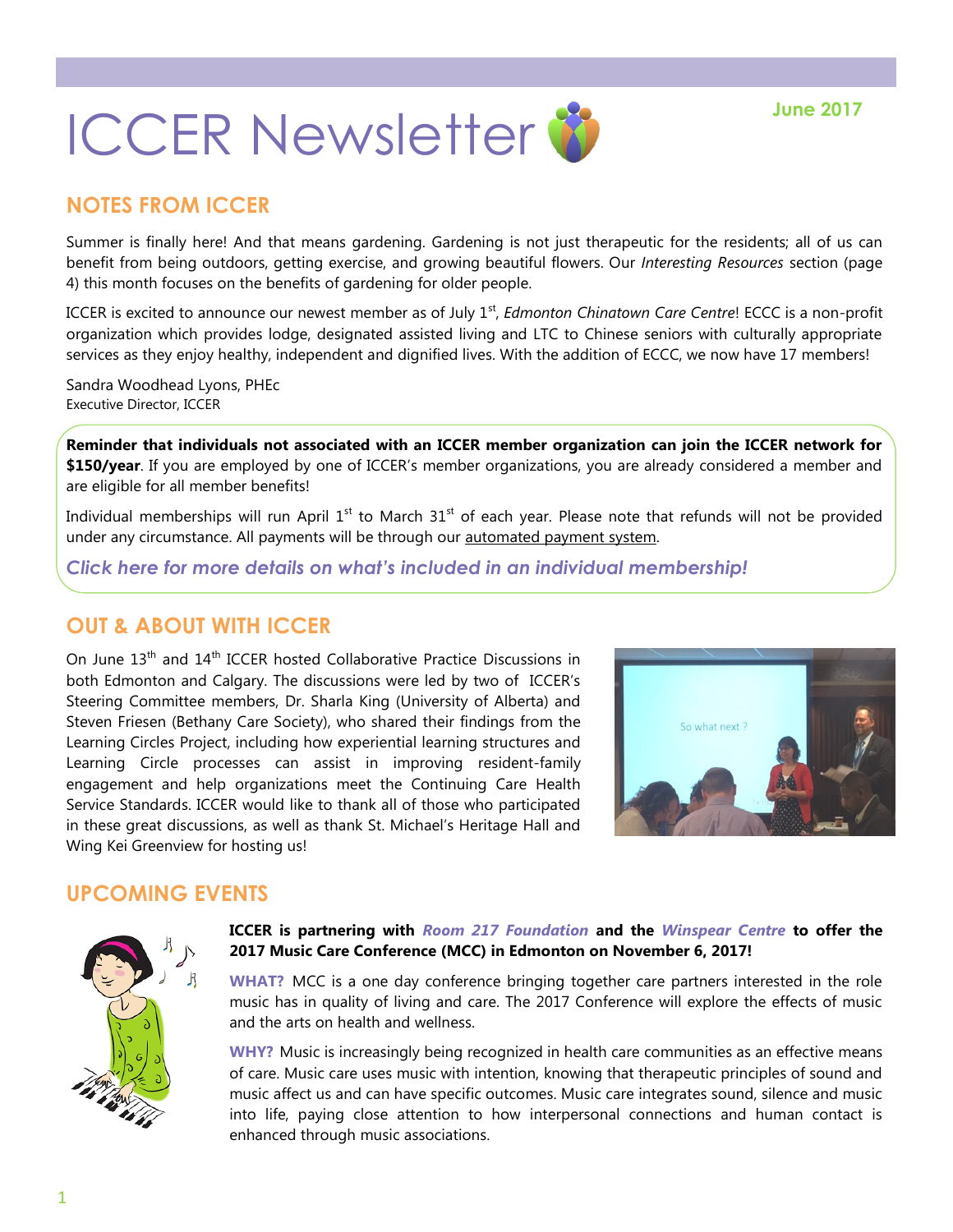## **UPCOMING EVENTS CONT'D**

**WHO?** MCC is for anyone who wants to learn more about the role music plays in care, including healthcare providers, family/volunteer caregivers, care receivers, musicians, faith-based and community agencies and students.

### **10 Reasons to come to the Music Care Conference...**

- 1. Learn about music and the arts in health and wellness.
- 2. Find out about neurologic music therapy from one of its founders, Dr. Corene Hurt-Thaut.
- 3. Hear the many ways music contributes to wellness across Alberta, across Canada, and around the world.
- 4. Learn more about expressive arts therapy—that having a meaningful creative experience does not require specialized artistic training.
- 5. Hear about using music as a tool for loss.
- 6. Network with fellow caregivers and music lovers from across Canada.
- 7. Save money by beating the early bird deadline of Friday, September 22 $^{\text{nd}}$ .
- 8. Enjoy the spectacular Winspear Theatre in Edmonton, AB. The theatre is the home of the Tommy Banks Institute for Musical Creativity and the Edmonton Symphony.
- 9. Discover music care resources and ideas YOU can use in caring for your clients and family.
- 10. Listen to Sean McCann, one of the founding members of Great Big Sea, as he shares his story of how music helped him deal with issues of addiction and abuse.

**Early bird registration now open! \$129 Early bird \$149 Regular \$89 Students & Seniors Group rates of 5 or more available!**

### *[Click here to go to the Conference website!](https://www.musiccareconference.ca/)*

**#MCCAlberta2017** 

## **SAVE THE DATE!**

### **October 6, 2017** and **October 11, 2017**

ICCER will be holding a Speed Networking Event in Edmonton on Friday, October  $6<sup>th</sup>$  and a Networking



**Making the Most of Mealtimes** 

## **SIGN-UP FOR FUTURE EVENT INVITATIONS!**

If you would like to receive future email invitations to ICCER events, **click on the link below** to be added to our distribution list!

**[Click here to subscribe!](https://visitor.r20.constantcontact.com/manage/optin?v=001MqUcqqvjwLD850nipaor0HtdI1Y9d8ED2u9ivDzRV7Gp5uTyf2p54vfsufOQXL7BcGZnnLM-9yRAw3TIqncd_CNV4yZzfE9gE8XUs-KE6So%3D)**



### **MORE UPCOMING DATES**

Here are some additional events:

- **September 6-9 2017**: *Advance Care Planning Conference* in **Banff, AB**. Early bird registration now available. *[Click](https://www.acpel2017.org/)  [here!](https://www.acpel2017.org/)*
- **September 27-28, 2017**: ACCA IQ Conference in **Red Deer, AB**. Early bird registration for *IQ 2017: A World of Caring* is open. *[Click](http://www.accaiq.com/)  [here!](http://www.accaiq.com/)*

### **More information to come!**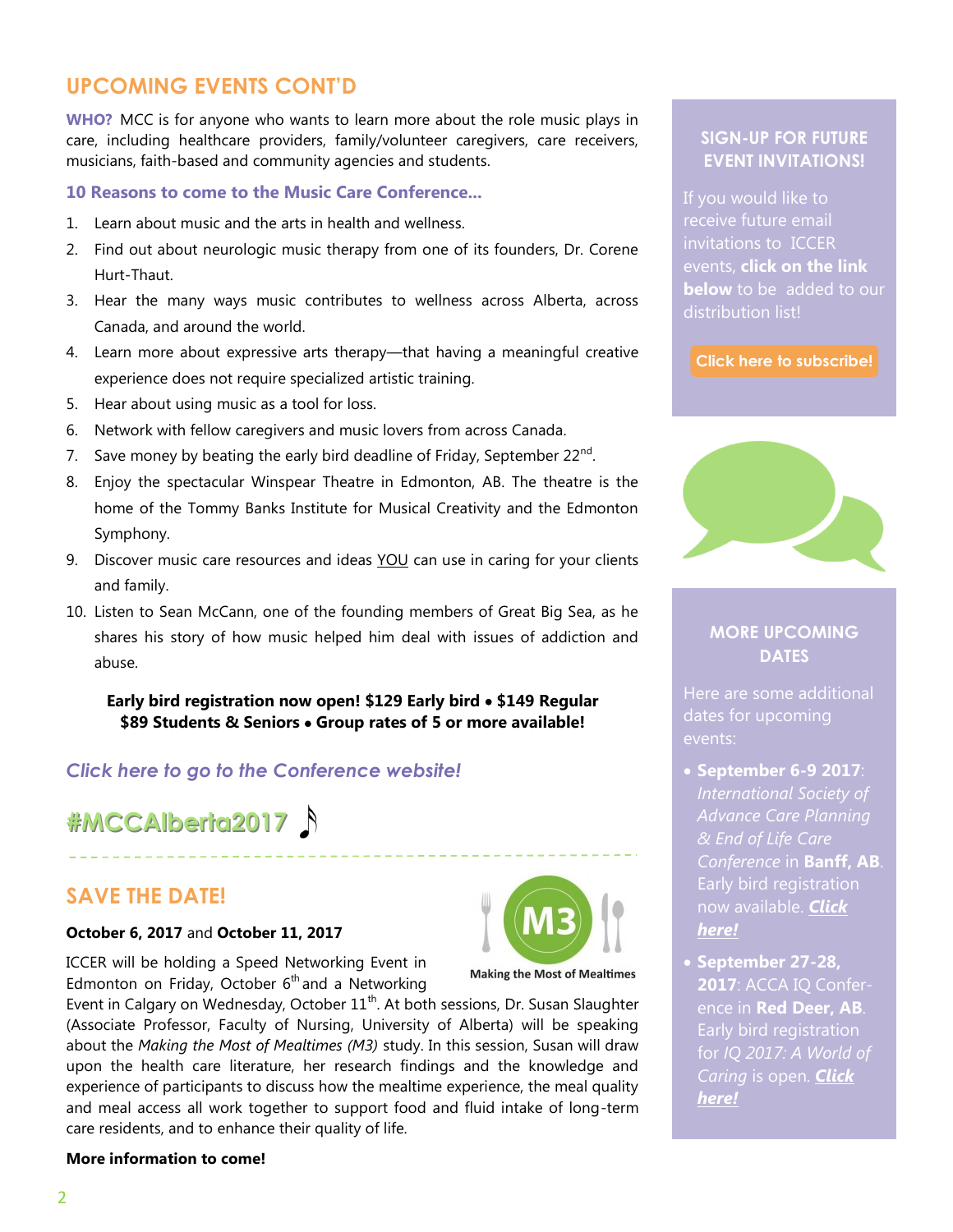## **MEET OUR EXECUTIVE DIRECTOR**



For the June issue, we are featuring ICCER's Executive Director, Sandra Woodhead Lyons. Sandra has over 30 years of experience in the health field. Her areas of expertise include policy development, program design and implementation, evaluation, research, and resource planning. Sandra has been a Professional Human Ecologist (PHEc) since 2010 and has been Registrar for the Alberta Human Ecology and Home Economics Association (AHEA) for the 4 past years.

#### *How did you get involved with ICCER?*

I'd been running my own consulting company for about 12 years when a colleague phoned me and asked me to apply for a new position that was being advertised. It was the end of February and I was sitting in my basement office doing bookkeeping and invoicing. If it had been a sunny spring day, my answer might have been different but as it was, I said "yes". I did apply and as of October  $1<sup>st</sup>$ , 2008 I started as the Interim Director of the newly created virtual institute.

What attracted me the most was the fact that the work was developmental – a new organization that needed to be built. Almost 9 years later the work is still developmental and varied. Most of what we do is project based, much like working in the consulting field.

An added feature for me was learning more about continuing care. My work had been mainly in health human resource planning and program development/ evaluation of primary care initiatives, with an emphasis on Aboriginal health in the later years. In 2008 I had already taken on the role of primary care giver – first for my father as he died and then for my mother, who had already started her decline into mild cognitive impairment which later became dementia. I knew I

needed more information and ICCER seemed a good way to get it.

#### *What has surprised you most about working with ICCER?*

I've been involved with ICCER since October  $1<sup>st</sup>$ , 2008 – the day ICCER 'opened' it's doors. We started with the 4 founding members and now have a total of 16 members. It's been an interesting journey. We started just before the big financial crash and just before the creation of Alberta Health Services. Both had an impact on the speed at which ICCER could grow and develop. What has amazed me, and continues to impress me, is the dedication and caring of most of the staff involved in continuing care. People really want to make a difference in the lives of those who need care.

*"What has amazed me, and continues to impress me, is the dedication and caring of most of the staff involved in continuing care…"*

#### *What might your fellow Steering Committee members be surprised to know about you? What are your favourite activities to do outside of work?*

My favourite activity year round is genealogical research. I started doing it for my son so I did both my family and my husband's. Now I have so many relatives from so many branches that it gets confusing but I still enjoy doing the research. I help friends who want to explore their family trees get started. In the summer you can mainly find me in the yard. The past two summers, while I went through treatment for cancer and then recovered from the side effects, took a toll on my gardens so this summer I am doing major repair work in my back garden.

### **SUBSCRIBE TO THE ICCER NEWSLETTER**

Click below to receive future issues of our Newsletter!

**[Click here to subscribe!](https://visitor.r20.constantcontact.com/manage/optin?v=001MqUcqqvjwLD850nipaor0JfDCl8lWHPtLmDKE1oKVPadFtCKS64MCgzWnGgYOX6ySCwPrvn1SoXo9nCXIBnYp6cVIXF92mMQ7-obGrUeUfo%3D)**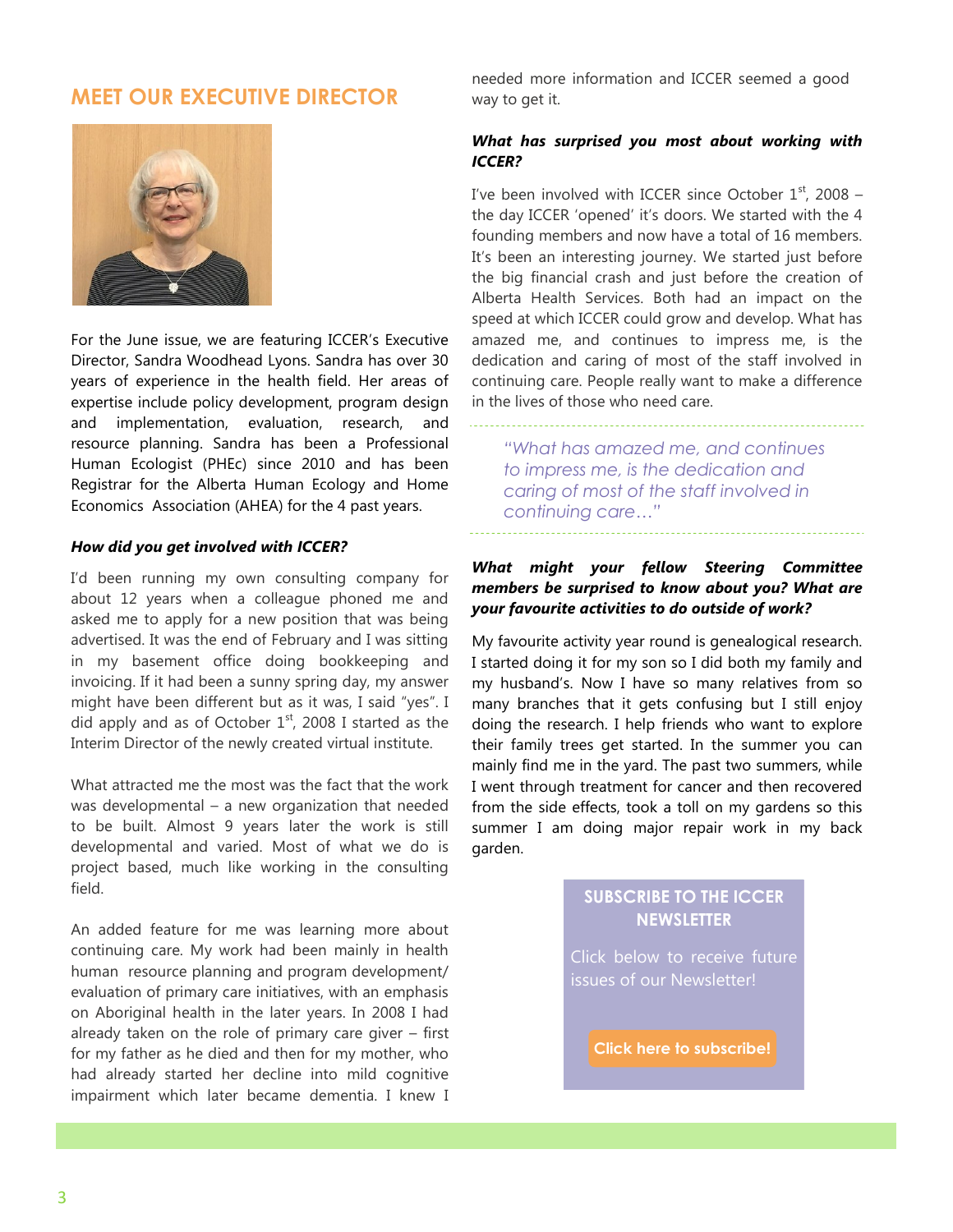# **JOIN OUR COMMUNITY OF PRACTICE**

#### **Music Care CoP**

Many ICCER member organizations have implemented music care programs at their sites, or are interested in doing so. To help ICCER members become more aware of the music care options and resources available to them, we have created a Community of Practice (CoP).

**All ICCER members are welcome to participate in the CoP!** Staff who are interested and willing to participate, please contact Emily Dymchuk ([emily@iccer.ca\)](mailto:emily@iccer.ca).

**The next Music Care CoP meeting will be held via teleconference on September 5, 2017 at 10:00 AM.** 

## **INTERESTING RESOURCES**

- Better Health Channel (Victoria, Australia): *[Gardening for older people](https://www.betterhealth.vic.gov.au/health/healthyliving/gardening-for-older-people)*
- Permaculture Research Institute: *[Wellbeing Gardening](https://permaculturenews.org/2013/06/05/wellbeing-gardening-gardening-for-the-body-mind-spirit/)—Gardening for the [Body, Mind & Spirit](https://permaculturenews.org/2013/06/05/wellbeing-gardening-gardening-for-the-body-mind-spirit/)*
- alive—*[The Dirt on Gardening: 6 surprising health benefits](http://www.alive.com/lifestyle/the-dirt-on-gardening)*
- Garden Therapy Notes: *[A Collection of Gardening Information & Inspiration](http://www.gardentherapynotes.com/Horticultural-Therapy-Activities.html)*
- Gonzalez, M.T. & Kirkevold, M. 2013. [Benefits of sensory garden and horti](http://onlinelibrary.wiley.com/doi/10.1111/jocn.12388/epdf)[cultural activities in dementia care: A modified scoping review.](http://onlinelibrary.wiley.com/doi/10.1111/jocn.12388/epdf) *Journal of Clinical Nursing, 23,* 2698-2715. doi:10.1111/jocn.12388
- Whear, R., Thompson Coon, J., Bethel, A., Abbott, R., Stein, K. & Garside, R. 2014. [What is the impact of using outdoor spaces such as gardens on the](http://www.sciencedirect.com/science/article/pii/S1525861014003399?via%3Dihub)  [physical and mental well-being of those with dementia? A systematic re](http://www.sciencedirect.com/science/article/pii/S1525861014003399?via%3Dihub)[view of quantitative and qualitative evidence.](http://www.sciencedirect.com/science/article/pii/S1525861014003399?via%3Dihub) *JAMDA, 15*(10), 697-705.



[http://tinyurl.com/](http://tinyurl.com/p9eabah)

**CONNECT WITH US ON** 

[p9eabah](http://tinyurl.com/p9eabah) (Group)



[http://tinyurl.com/](http://tinyurl.com/oo6kjmd) [oo6kjmd](http://tinyurl.com/oo6kjmd) (Company)

Green Cities: Good Health*—[Healing & Therapy](https://depts.washington.edu/hhwb/Thm_Healing.html)*



*Each month we will highlight new research, policies, reports, etc. that are applicable to continuing care. If you come across materials you would like to share, please send them to Emily ([emily@iccer.ca\).](mailto:emily@iccer.ca)*